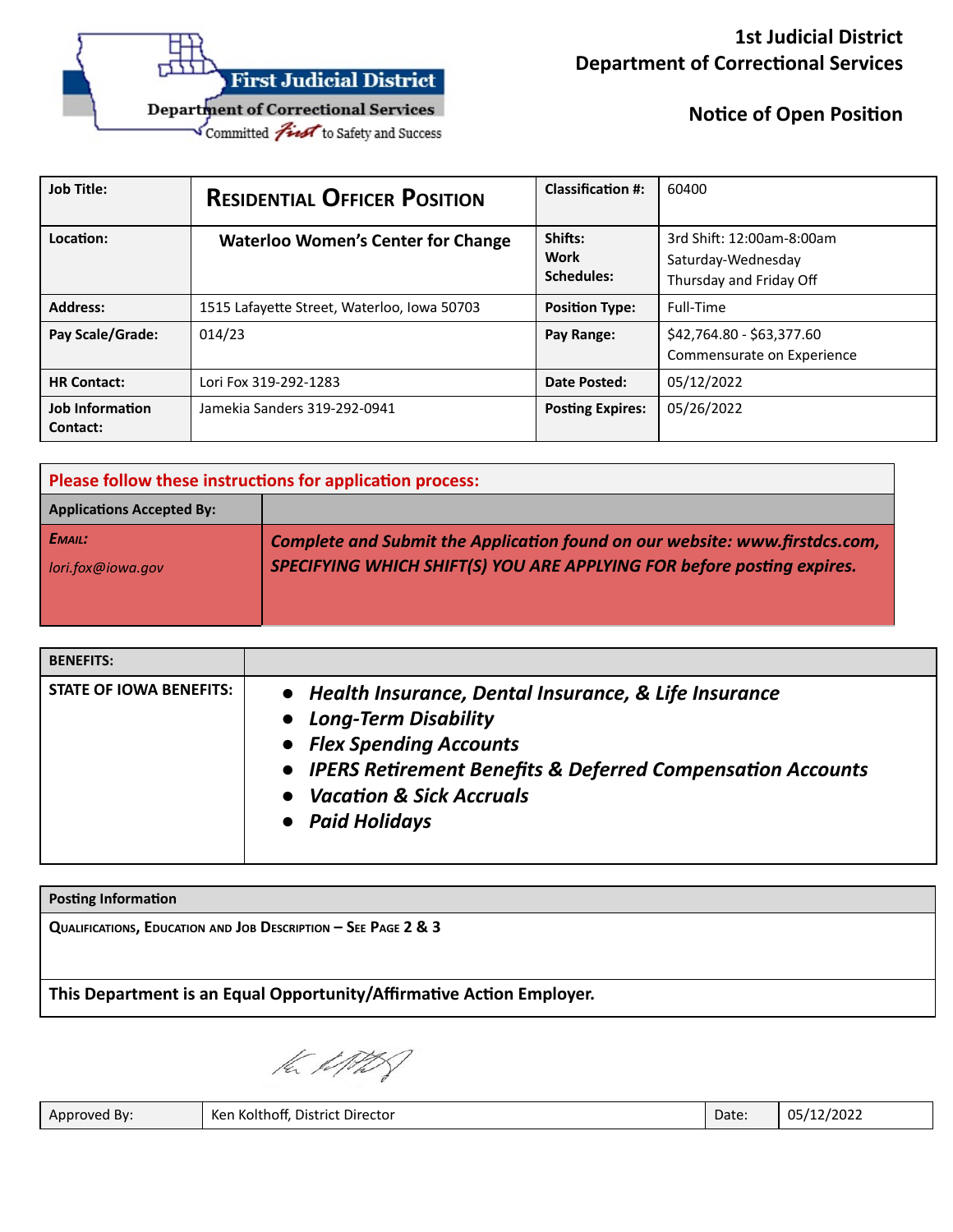#### **RESIDENTIAL OFFICER** #60400 **DEFINITION**

A direct service provider in a 24 hour community based corrections facility, which includes high contact interactions with clients which may be during emergent and demanding situations. Elicits and supports pro-social behaviors with the focus on programming to reduce recidivism and preparing clients for successful community reentry. The work requires the use of independent judgement, initiative, teamwork, communication, balanced approach of treatment and supervision, and developing quality relationships with clients.

# The Work Examples and Competencies listed are for illustrative purposes only and not intended to be the primary basis for position classification decisions. **WORK EXAMPLES:**

As part of a multi-disciplinary team, observes client behavior/interaction with staff, other clients, and visitors; communicates and documents observations to ensure effective security and consistent application of client change principles.

Continuously interacts with clients utilizing behavioral techniques to assist in the development of problem solving skills, and facilitating behavior change, role playing, providing positive reinforcement when appropriate, and instituting corrective measures through the effective use of disapproval. Performs facility security checks, conducts rounds and client eye counts; inspects all areas of the Facility and grounds for safety/security deficiencies. Conducts searches of clients, vehicles, packages, equipment, and client rooms and property for contraband items.

Performs community security and collateral checks such as furlough checks, phone checks and collaterals, pass checks in order to assure accountability and community safety.

Transports clients to and from locations within the community.

Utilizes a balanced approach of accountability and treatment when instructing clients in rules, policy, procedure, expectations, and assists clients in the development of attitudes and skills necessary for successful adaptation to success within a Facility and a pro-social lifestyle. Monitors progress of clients by focusing on behavior and incentivizing positive behavior.

Addresses/Responds swiftly and urgently to critical situations and helps facilitate resolution to issues that arise, such as violating behaviors and/or community safety concerns, or other critical issues while utilizing evidence-based approach.

Allots, audits, monitors and stores client prescription and over the counter medications as required by policy.

Participates in the disciplinary process which includes writing, investigating and hearing reports. Always ensuring due process rights are followed and afforded. As part of the multi-disciplinary team follows best practices for sanctioning clients.

Assesses and monitors for alcohol/drug. Conducts alcohol/drug testing on the client population according to departmental policy using available technology.

Role models pro-social behaviors that convey dignity and respect for others and acknowledges that clients can change their lives by development of skills and the adoption of pro-social attitudes and behaviors.

Maintains accurate logs, prepares accurate and factual reports, and enters information into the DOC electronic ICON record system in compliance with established deadlines. Supervises client work assignments and evaluates work performance.

Operates electronic doors, metal detection equipment, telephone systems, two-way radios, intercom, alarm systems, computer terminals and uses client control devices as approved per department policy.

Attends training classes and seminars; may facilitate training of staff and clients. Utilizes skills gained in training to develop programming and specialties (e.g. Group facilitator, CPR instructor, PREA, etc.) that enables client to successfully reenter the community.

Utilizes information gained through assessment tools and understands how those are incorporated into client case management plans and effective approaches with clients.

- Helps oversee client financial matters, including assisting with budgeting and payment of obligations (supervision fee, court fees, restitution, rent etc.).
- Adheres to the use of universal precautions in the performance of job duties in order to minimize the potential risk for exposure to blood borne pathogens.
- Responds to emergencies with safety as a first priority trained and prepared to use life saving measures and appropriate defensive tactics as needed and necessary.
- Conduct assessments as needed such as sexual violence propensity, pre-trial risk assessments etc.

# **Competencies Required:**

# **Knowledge, Abilies, Skills:**

Basic knowledge of the different components of the criminal justice system (courts, law enforcement, community-based corrections, prisons)

Basic knowledge and application of diverse strategies for working with client to include motivational interviewing, cognitive-behavioral strategies, core correctional practices.

- Basic knowledge of reentry practices—timing, sequencing, and service barriers.
- Basic knowledge of factors that contribute to adult criminal behavior.
- Knowledge and basic application of risk, need, and responsivity principles.
- Knowledge of and skills in administering effective responses to non-compliant/anti-social behavior and incentives for pro-social behavior.
- Knowledge of the importance of pro-social behavior and protective factors and ability and skills to identify and encourage pro-social networks and protective factors.

Knowledge and skills to build trust and interact in a collaborative, respectful, and positive way. Interacts with client that empowers them to make positive changes and meet goals.

Knowledge of what strategies work most effectively with what types of offenders, special needs, disabilities, race, age, trauma, and gender responsiveness.

Ability to accurately and succinctly communicate in oral interactions and written descriptions of human behavior in English, using proper grammar and proper sentence structure.

- Ability to formulate and present recommendations in a non-judgmental and factual manner.
- Ability to read, understand and apply department policies and state code to a variety of situations.
- Knowledge of the use of force continuum and awareness of Iowa Code as it pertains to use of force in a wide range of situations.
- Ability to respond to critical incidents and other emergencies using lifesaving, safety measures and defensive tactics as needed.
- Ability to conduct furlough checks and other field checks in an effective and safe way within the parameters of the law and Department.
- Ability to use effective interpersonal skills in dealing with clients, co-workers and the public.